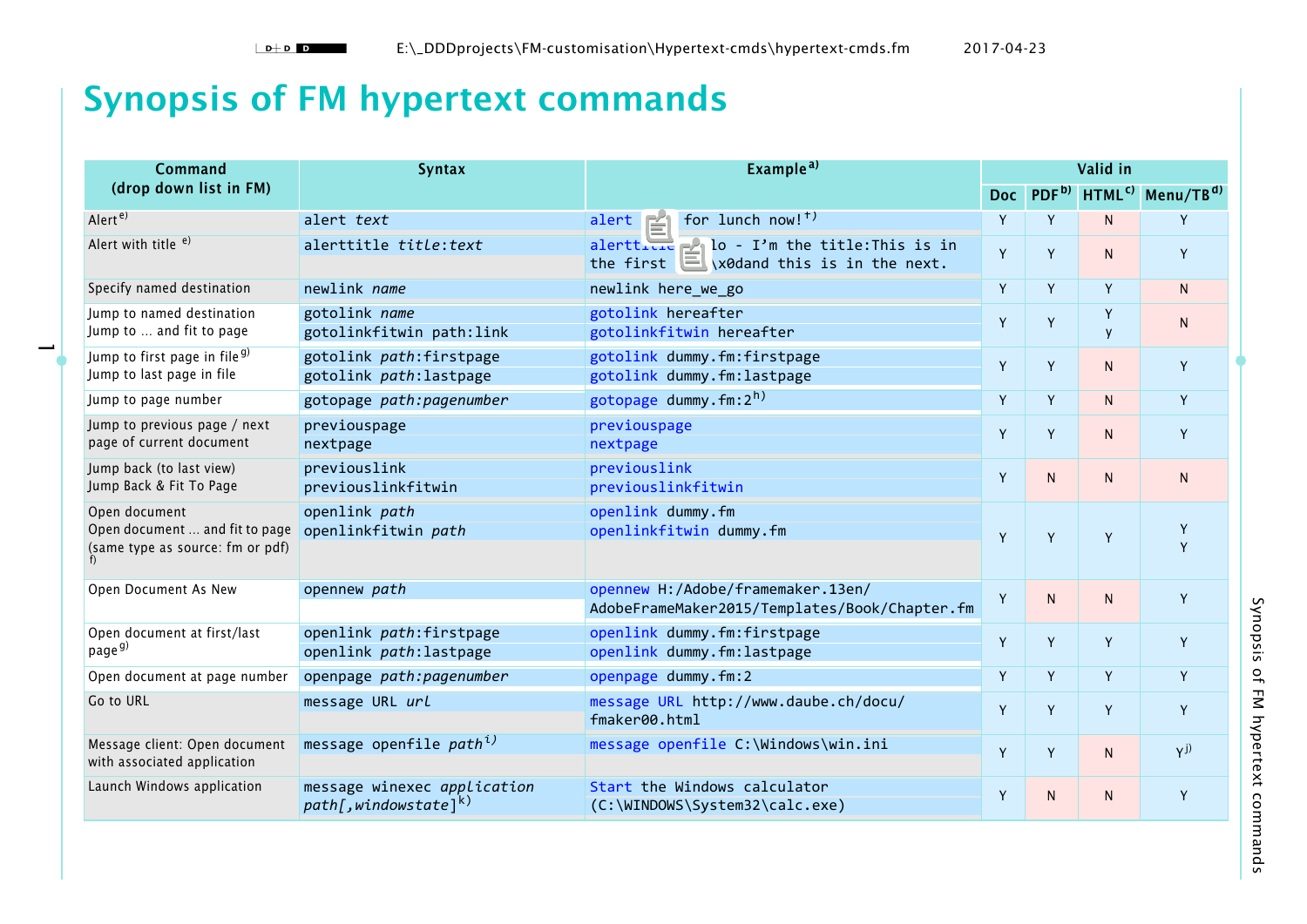<span id="page-1-0"></span>

| Command                                                                                                                              | <b>Syntax</b>                                                                                                                                                                                         | Example <sup>a)</sup>                                                                                                                                                                     |             |   | Valid in     |                                                                |
|--------------------------------------------------------------------------------------------------------------------------------------|-------------------------------------------------------------------------------------------------------------------------------------------------------------------------------------------------------|-------------------------------------------------------------------------------------------------------------------------------------------------------------------------------------------|-------------|---|--------------|----------------------------------------------------------------|
| (drop down list in FM)                                                                                                               |                                                                                                                                                                                                       |                                                                                                                                                                                           |             |   |              | Doc PDF <sup>b)</sup> HTML <sup>c)</sup> Menu/TB <sup>d)</sup> |
| Popup menu<br>(works only in FrameMakerView                                                                                          | popup textflow_on_refpage                                                                                                                                                                             | popup1<br>popup                                                                                                                                                                           |             |   |              |                                                                |
| mode)<br><b>Variables</b><br><b>Cross references</b><br>Update references<br><b>Footnotes</b><br>Hyperlinks<br><b>Bibliographies</b> | Popup Menu Sample<br>Variables ${\boldsymbol{\sf T}}$<br>Cross references $\blacksquare$<br>Update references <sup>T</sup><br>Footnotes ${\mathsf T}$<br>Hyperlinks <b>T</b><br><b>Bibliographies</b> | The marker in the text flow contains a hyper-<br>text command gotolink xxx with xxx being<br>the name in a hypertext marker newlink xxx at<br>the location to be jumped to with the menu. | $Y^{(l)}$   | N | N.           | <sub>N</sub>                                                   |
| Button matrix                                                                                                                        | matrix nrows ncolumns flowname                                                                                                                                                                        | Equation palette, Vertical toolbar                                                                                                                                                        | $\mathbf v$ | N | $\mathsf{V}$ | N.                                                             |
| Close current window                                                                                                                 | quit                                                                                                                                                                                                  | quit                                                                                                                                                                                      | $\vee$      | М | N.           | $\mathsf{N}$                                                   |
| Close all hypertext windows                                                                                                          | quitall                                                                                                                                                                                               | quitall                                                                                                                                                                                   | $\vee$      | M | $\mathsf{N}$ | $\mathsf{N}$                                                   |
| Exit Framemakter application<br>exit                                                                                                 |                                                                                                                                                                                                       | exit                                                                                                                                                                                      | $\mathbf v$ | M | N.           | N.                                                             |

## **Notes**

 $\overline{\mathbf{C}}$ 

- <span id="page-1-2"></span><sup>a</sup> Be aware that not all examples will work on your system.
- <span id="page-1-4"></span>b M: equivalent function from Acrobat menu available.
- <span id="page-1-5"></span> $y = x + y$  = works in principle, but certain restrictions apply.
- <span id="page-1-6"></span>d Hypertext commands indicated with Y work in menus.cfg files. The same commands work in toolbar files (e.g. quick-access.xml) only, if also used in a menu! This can be a menu which is not inserted in an existing menu (I call this an orcus-menu). See *[Menu and tool bar files](#page-3-1)* on page 4.
- <span id="page-1-1"></span><sup>e</sup> In PDF this will be a text note, the title will not be presented as such, but stay within the text. See also *[Difference in presentation](#page-2-5)* on page 3.
- <span id="page-1-3"></span>f To get line breaks in the alert and alerttile display, use \x0d in the FM-document and \x09 in command config files. Inspecting the hypertext marker later will display the  $\lambda$ od as blank. A tab may be inserted as  $\\$  r in the FM document and as  $\x08$  in config files.
- <span id="page-1-7"></span>g FrameMaker hyperlinks have two variations: goto and open.The goto variation displays the target document in the current window (closing the currently-displayed file); the open variation displays the target document in a new window, leaving the current document open. If you hold the Shift key when activating a link/cross-ref with Ctrl+Alt/link (that is, Ctrl+Alt+Shift+click), the goto... is interpreted as an open... action (and vice versa).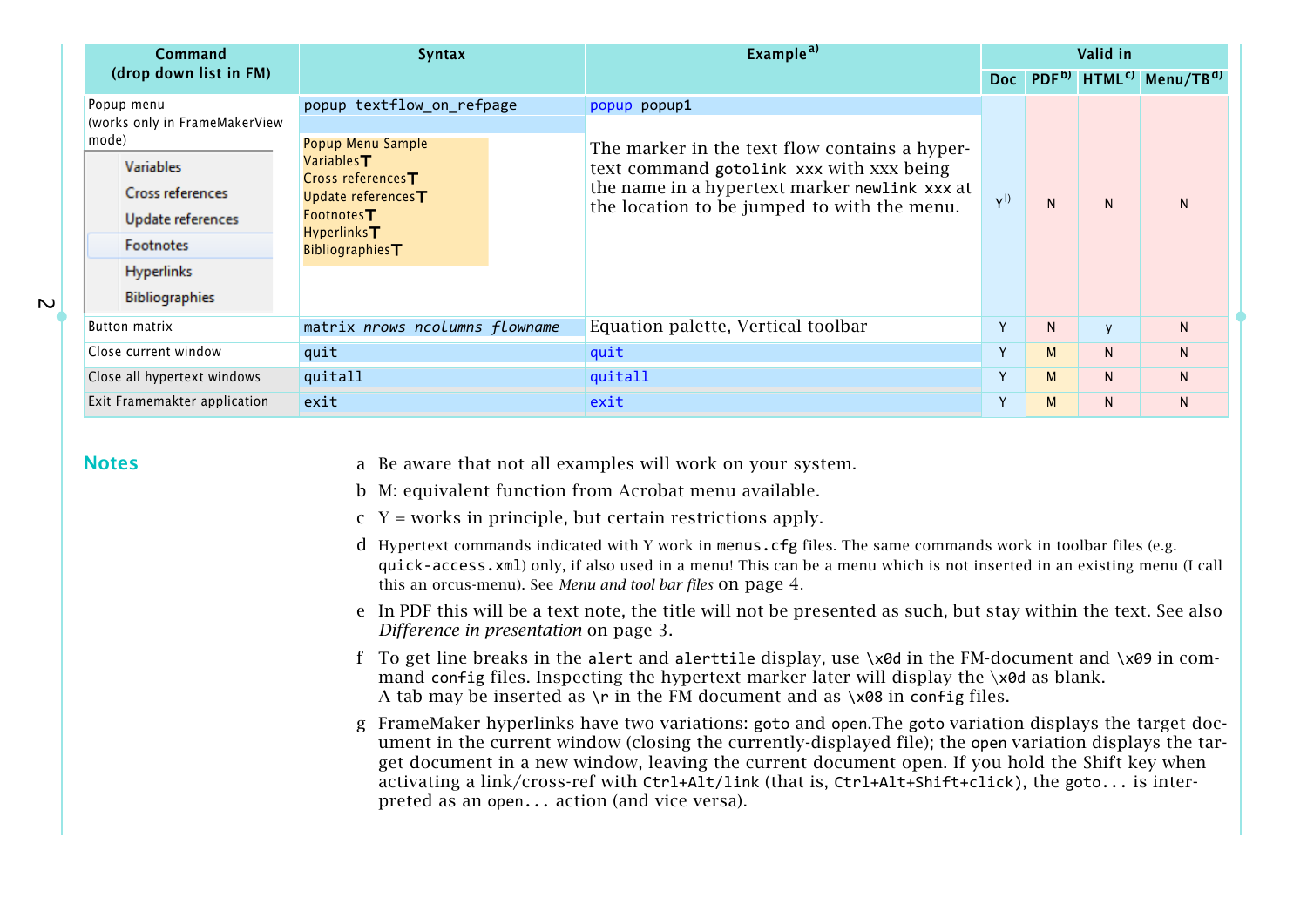<span id="page-2-6"></span><span id="page-2-5"></span><span id="page-2-4"></span><span id="page-2-3"></span><span id="page-2-2"></span><span id="page-2-1"></span><span id="page-2-0"></span>h The current document will be closed (user prompt, if

edited), before the linked document is opened. "Jump Back" opens the current document again. i For this command both the backslash and the solidus are allowed in path names. j If the file is a binary script, it will be opened in Notepad rather than executed. k The window state is a string constant such as SW SHOWMAXIMIZED (see help for more). l To test a popup switch the document to View only by locking it. The flow with same name as the popup must be located on a reference page. **File paths** In file paths or URLs the backslash is not valid. The solidus (normal slash) must be used. Both absolute and relative paths (relative to current document) are possible. same folder message URL file.ext sub-folder message URL subfolder/file.ext parallel folder message URL ../folder/file.ext one level above message URL ../../upperfolder/file.ext *Target of gotolink* This destination is used in the example hyperlinks above. **Difference in**  Both in the FM document and in the cfg files the carriage **presentation** return and the TAB need unusual coding. In FM document alerttitle The title line:Some text in line one\r\x09Just after a tab\r•\x09Bullet, then TAB\rSome bullet characters:• ¤ » … In the document the hypertext command uses Unicode which gives a rich set of special characters. The contents of the hypertext statement is listed hereafter.  $\overline{B}$  $\mathbf{x}$ The title line Some text in line one Just after a tab **Bullet, then TAB** Some bullet characters: •  $\texttt{H} \times \dots$ OK In cfg file The cfg files must be in Windows 1252 code page and use the FrameRoman coding for special characters. <Command Test01 <KeySequence \!991> <Hypertext alerttitle The title line:Some text in line one\x09\x08Just after a tab\x09\xe2\x08Bullet, then TAB\x09Some bullet characters:\x09\xdb (db) \xe2 (e2) \xc8

 $(c8)$   $(xc9 (c9)$  >>

E:\\_DDDprojects\FM-customisation\Hypertext-cmds\hypertext-cmds.fm

 $D + D$   $D$ 

2017-04-23 E:\\_DDDprojects\FM-customisation\Hypertext-cmds\hypertext-cmds.fm 2017-04-23

24 – 3